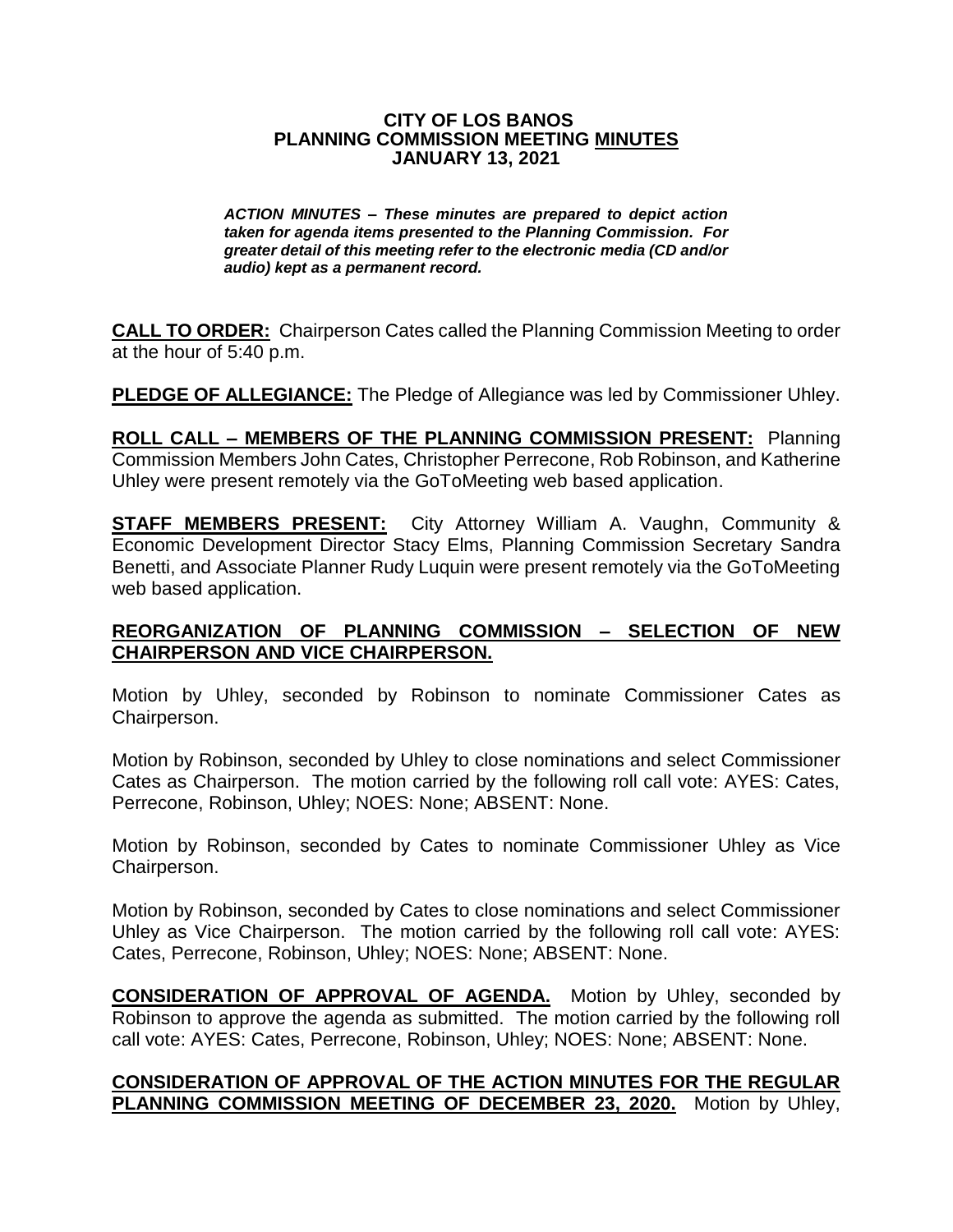seconded by Robinson to approve the minutes as submitted. The motion carried by the following roll call vote: AYES: Cates, Perrecone, Robinson, Uhley; NOES: None; ABSENT: None.

**PUBLIC FORUM: MEMBERS OF THE PUBLIC MAY ADDRESS THE PLANNING COMMISSION MEMBERS ON ANY ITEM OF PUBLIC INTEREST THAT IS WITHIN THE JURISDICTION OF THE CITY; INCLUDES AGENDA AND NON-AGENDA ITEMS. NO ACTION WILL BE TAKEN ON NON-AGENDA ITEMS. SPEAKERS ARE LIMITED TO A FIVE (5) MINUTE PRESENTATION. DETAILED GUIDELINES ARE POSTED ON THE COUNCIL CHAMBER INFORMATIONAL TABLE.**

Chairperson Cates opened the public forum. Secretary Benetti confirmed that no public comments were received, and Chairperson Cates closed the public forum.

**PUBLIC HEARING – TO CONSIDER A CATEGORICAL EXEMPTION FROM THE CALIFORNIA ENVIRONMENTAL QUALITY ACT (CEQA) PURSUANT TO SECTION 15301 (EXISTING FACILITIES) AND CONDITIONAL USE PERMIT #2020-05 TO ALLOW THE USE AND OPERATION OF AN AUTOMOTIVE WINDOW TINTING SHOP LOCATED WITHIN THE GENERAL INDUSTRIAL ZONING DISTRICT AT 150 W. G STREET, SUITE P, MORE SPECIFICALLY IDENTIFIED AS ASSESSOR'S PARCEL NUMBER: 081-110-013.** Associate Planner Luquin presented the staff report, which included a PowerPoint presentation.

Chairperson Cates recessed the meeting at the hour of 6:00 p.m. for five minutes to receive public comment via email.

The meeting resumed at 6:05 p.m. and Chairperson Cates opened the public hearing.

Secretary Benetti confirmed that no public comments were received for this public hearing item.

Chairperson Cates closed the public hearing.

Motion by Robinson, seconded by Uhley to adopt Planning Commission Resolution No. 2021-01 – Finding the Proposed Project to be Categorically Exempt from the California Environmental Act Pursuant to Section 15301, Existing Facilities, and Approving Conditional Use Permit #2020-05 for an Automotive Window Tinting Shop Located at 150 W. G Street, Suite P, More Specifically Identified as Assessor's Parcel Number: 081-110- 013. The motion carried by the following roll call vote: AYES: Cates, Perrecone, Robinson, Uhley; NOES: None; ABSENT: None.

#### **COMMUNITY & ECONOMIC DEVELOPMENT DIRECTOR REPORT.**

Community & Economic Development Director Elms welcomed Commissioner Perrecone to the Planning Commission, congratulated Chairperson Cates and Vice Chairperson Uhley for their leadership appointments, welcomed Planning Commission Secretary Benetti back, spoke of doing an upcoming Ralph M. Brown Act training once the at-large